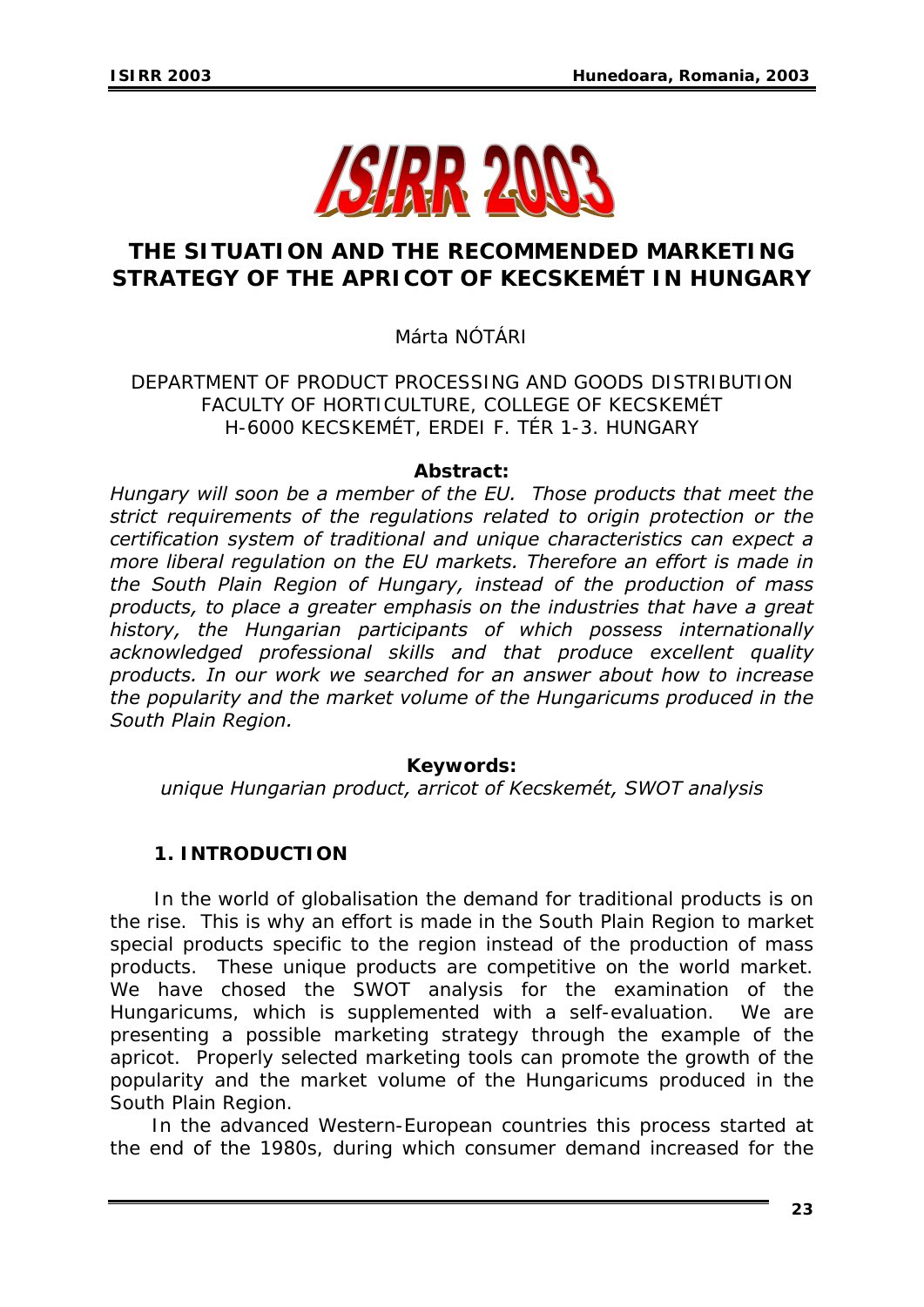multi-generation food products specific to the region and produced in a traditional way [2].

 In the world of globalisation an increasing number of people recognise the need to market products having an extensive history that are specific to the region and which represent a great added value [6].

 Hungary will soon be a member of the EU. Those products that meet the strict requirements of the regulations related to origin protection or the certification system of traditional and unique characteristics can expect a more liberal regulation on the EU markets [4].

 Therefore an effort is made in the South Plain Region, instead of the production of mass products, to place a greater emphasis on the industries that have a great history, the Hungarian participants of which possess internationally acknowledged professional skills and that produce excellent quality products [7].

 In our work we searched for an answer about how to increase the popularity and the market volume of the Hungaricums produced in the South Plain Region.

## **2. THE CHARACTERISTICS OF THE SOUTH PLAIN REGION**

 The South Plain Region is the most expansive region of Hungary, occupying one-fifth of the country's territory. The population of 1,36 million living here comprises 13,4% of the total population of our country. The Region is situated in a flat area, and the most important treasure of the region is the soil. Due to its advantageous geographical features agriculture has traditionally played a significant role in the economy of the region.

 The processing of local raw materials always meant a basic source of living for the people living here. The farming experience dating back for centuries produced high quality specialty products, Hungaricums, which represent the national treasures of the region. With the transformation of consumer trends the products with a guaranteed quality and a proven origin have become more important [5]. The climatic characteristics of the region, especially its microclimate, and the features of the small regions make the production of such unique specialty products that are competitive on the world market.

## **3. HUNGARICUMS IN THE SOUTH PLAIN REGION**

 In the small communities of the rural regions primarily agriculture offers employment opportunities. Today a high rate of unemployment exists in these regions. A permanent demand is present in the villages for part-time employment, as well. A way to employ the residents can be the production of specialty products, Hungaricums, with a high labour demand. The following are some of the most popular Hungaricums produced in the region: the apricot of Kecskemét, the juniper of Bugac, the watermelon of Medgyes, the onion of Makó, the ground paprika of Szeged and Kalocsa and the apricot brandy of Kecskemét. An effort is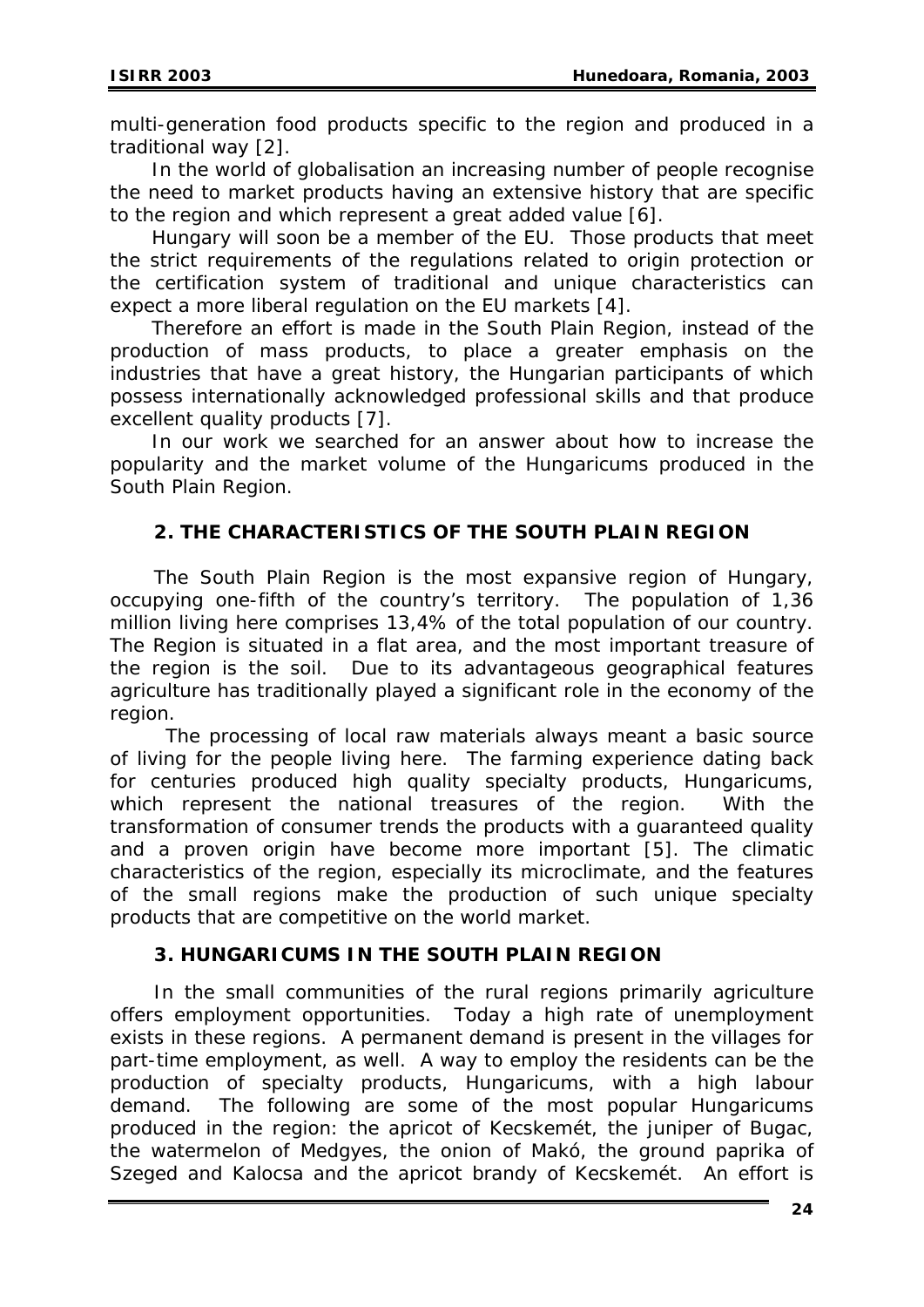made in the region to expand the range of traditional specialty products. The goal of the specific regions is to develop their own specialty products and to produce products of a perfect quality.

#### **4. THE GENERAL SWOT ANALYSIS OF HUNGARICUMS**

 We have selected the SWOT analysis for the examination and the market position analysis of specific horticultural products, which is suitable for the mapping of the opportunities and the dangers related to the external environment, and can identify the weaknesses and the strenghts with the examination of the internal conditions.

 We have augmented the SWOT analysis with a self-evaluation. The self-evaluation is a carefully deliberated assessment, and its results provide an opinion or a judgement of the success and the efficiency of the organisation. We would like to demonstrate the general SWOT analysis of Hungaricums in the following table:

| <b>STRENGTHS</b>                                                                                                                                         | <b>WEAKNESSES</b>                                                                                                                                                                                                     |
|----------------------------------------------------------------------------------------------------------------------------------------------------------|-----------------------------------------------------------------------------------------------------------------------------------------------------------------------------------------------------------------------|
| The products listed have good and excellent<br>characteristics and are delicious. Their quality<br>exceeds that of the competing substitute<br>products. | The integration is low in case of<br>vegetable and fruit products.                                                                                                                                                    |
| The region has traditional growing and<br>production processes.                                                                                          | The promotion activities are of a low<br>quality. Liquidity problems exist, mainly<br>for the small farmers.                                                                                                          |
| Experience and professional skills in<br>production, processing and occassionally in<br>research are typical.                                            | There is a lack of product brand<br>development.                                                                                                                                                                      |
| Quality is determined by the features of the<br>production sites, the soil and the weather<br>conditions.                                                | The product revenues are not<br>concentrated, therefore there are no<br>funds for marketing promotion.                                                                                                                |
| A latent demand exists for special, country-<br>style food products both on the local and on<br>the international markets.                               | The processing level of some specialty<br>products is low.                                                                                                                                                            |
| Several products have their own event, and<br>certain products even have other marketing<br>tools.                                                       | Deficiencies exist in packaging and brand<br>development, primarily in the fields of<br>vegetable and fruit production.                                                                                               |
| <b>OPPORTUNITIES</b>                                                                                                                                     | <b>THREATS</b>                                                                                                                                                                                                        |
| The changes in consumer trends aid the<br>introduction of the products on the market.                                                                    | The consumers do not get familiar with and<br>do not accept the product.                                                                                                                                              |
| The demand can be increased by the<br>introduction of modern packaging with<br>distinguishing features identifying the origin.                           | Counterfeiting may worsen the general<br>view on certain products.                                                                                                                                                    |
| The market can be influenced by integration<br>and concentrated supply.                                                                                  | The profitability of product preparation<br>does not increase.                                                                                                                                                        |
| The demand for the products can be increased<br>by a prepared media package.                                                                             | The threat that consumption trends<br>having an opposite effect may result in<br>the influx of import products (the<br>specialties of foreign countries).<br>Course: Chamber of Agriculture of Race Kiskup County [1] |

*Source: Chamber of Agriculture of Bács-Kiskun County [1]* 

 We would like to demonstrate our observations through the example of the *apricot of Kecskemét*.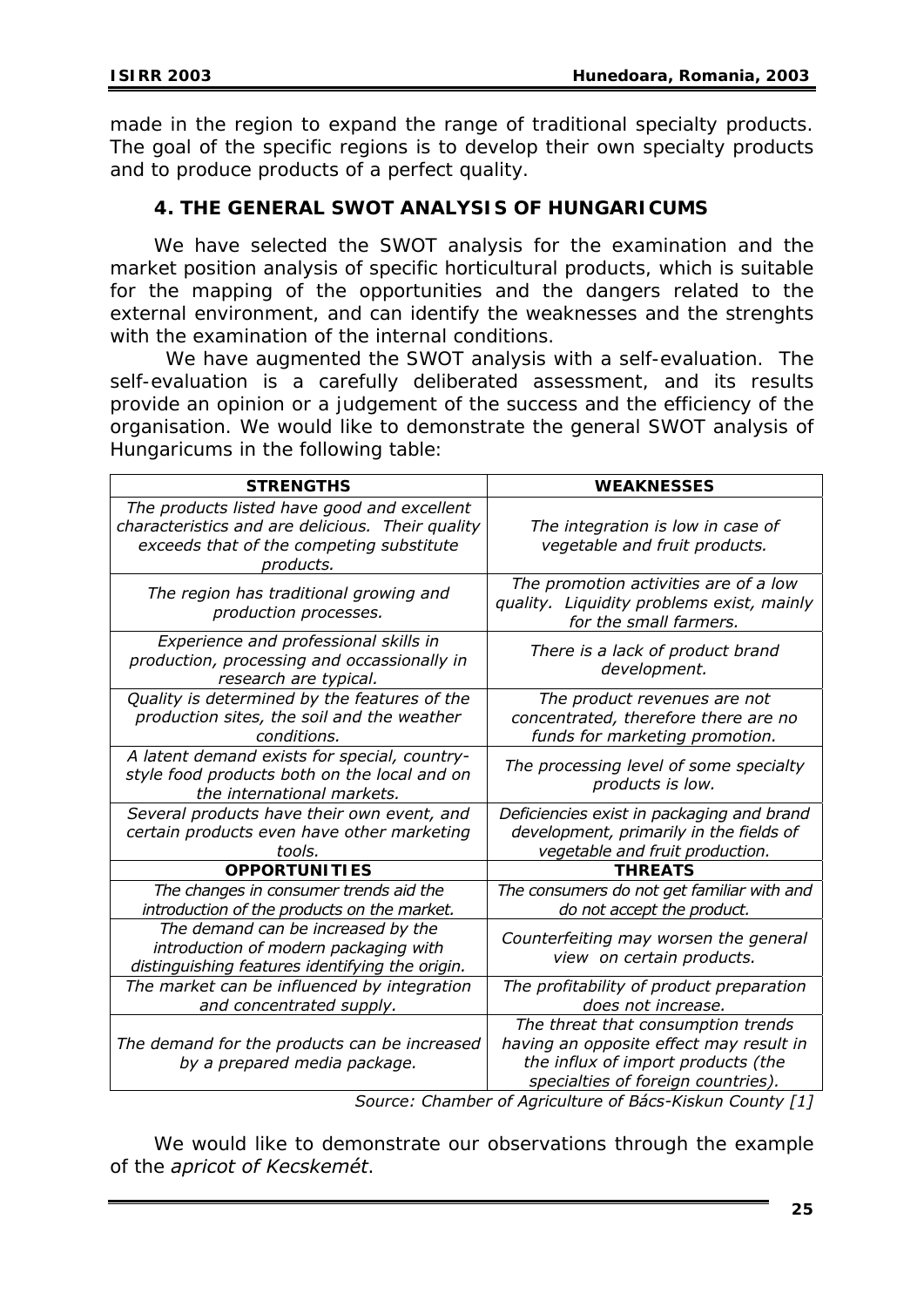#### **5. THE SITUATION AND THE RECOMMENDED MARKETING STRATEGY OF THE APRICOT OF KECSKEMÉT**

 In Kecskemét and in its vicinity – due to its advantageous soil and climate conditions – the production and the processing of apricot has a history dating back to several centuries. Several apricot varieties are grown in the region. The main traditional variety is the medium-early ripening Hungarian apricot. Due to frequent frost damages the yield varies extremely. The apricot of Kecskemét has earned fame primarily in the form of fresh products, brandy and jam. Its extensive processing possibilities enable the growth of the added value by also preserving its traditional style, its region-specific features and its uniqueness [3].

 We have chosen the apricot, because the development of its Hungaricum-related production, processing and market position is related to the strategic agricultural and regional development programmes of Bács-Kiskun County.

The strengths and the unique features of the product. Due to the most optimal production area and climate in Europe the quality of the fruit is unequalled. The sugar (5-30%) and the acid content (0,3-2,6%) of the apricot produced in the Danube-Tisza interfluve is coupled with an intense flavour. A harmonious world of flavours comes with the higher than average dry matter content. Its high fibre content has advantageous dietary effects. The fresh fruit has a significant carotene content, and the potassium content of dried apricot is outstanding. Its consumption is healthy, it has a detoxifying effect, and its seed contains B13 and B15 vitamins. These are rare in other fruits. The fruit has an aesthetic appearance and is excellent for the decoration of cold cuts, fruit salads and desserts. Due to the harmonious composition of the flavour developed in the unique production area high quality processed foods are produced from it. It is consumed fresh, dried and preserved and in the form of purees, jams, pulps and juices. The value added depends on the type of processing. The apricot of Kecskemét owes its worldwide fame primarily to the brandy produced from the fruit, but the jam produced from it is also a Hungaricum. Their export has no quotas. This provides an opportunity for the advancement of the popularity and the differentiation of the product and for the strengthening of its market position.

A weakness of the product is that it can only be stored for a short period when fresh. Its flavour develops by the time it is ripe, but its transport at this time requires great care. The quantity of the yield fluctuates. Late frost damage represents the greatest risk. If the seed is used during the processing, it must not be forgotten that the seed pulp of some varieties contains toxic cyanide. During the sales activity the quality and the origin are not properly communicated to the consumer, therefore the packaging and the brand identification must be improved.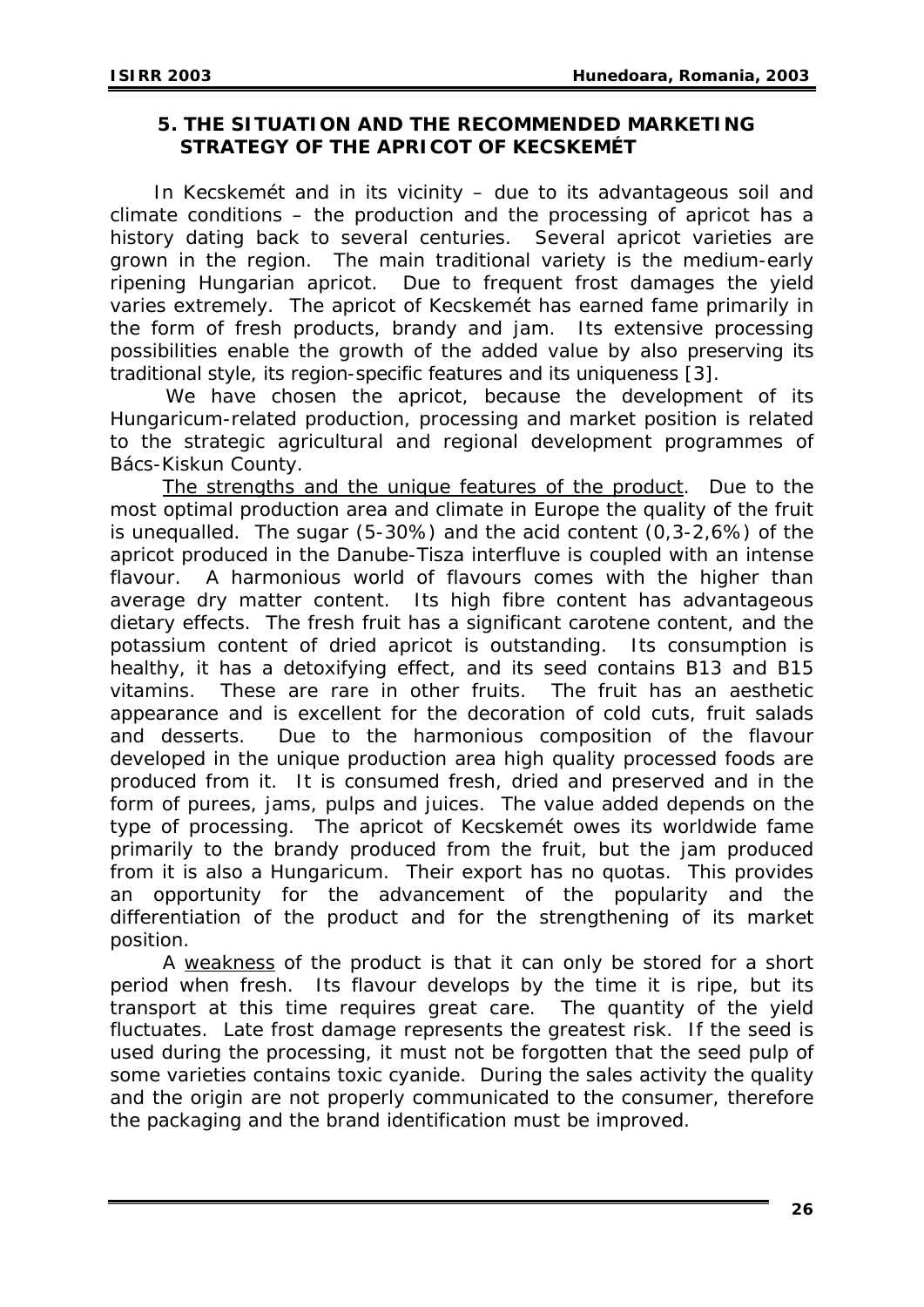The emergence of foreign competition represents a threat. Apricot production takes place on a great area in Spain. Fruit picking starts at the end of June in Turkey and Greece. Due to its excellent quality the Turkish apricot is competitive on the puree market. A few years ago plumcot appeared on the world market as a substitute product. This fruit is a hybrid between plum and apricot which is exported by Chile in significant volumes.

After the assessment of the threats the opportunities must be identified, so that any possible advantages can be expoited against the competition. Due to the seasonal nature of the fresh product it enters the markets, the local food stores and the export markets in cases. The consumption can be increased with the modernisation of the packaging, origin identification and the application of differentiating marketing tools. It is important to organise regional events that attract attention, where the uniqueness, the traditional processing and Hungaricum nature must be emphasized. Information aimed at the consumer must be added to the fresh and the processed products.

#### **6. RECOMMENDATIONS**

The identification of the resources available to us, the search for newer resources, the elimination of threats and the expansion of relationships are among the basic tasks. It is very important to evaluate the external environmental effects. The opportunities we will actually realise and the threats we will be able to prevent are to be seen after our internal resources are revealed. Generally it is practical to repeat the SWOT analysis every 2-3 years, or more frequently as needed, and to compare it to the previous examination results. Specific tasks:

- To increase the popularity and the market revenues of the Hungaricums noted, and to simultaneously enhance the situation of the producers and the processors associated with the products.
- The processing of the products by preserving the Hungaricum nature to increase the added value that is recognised on the market.
- The application of well-selected marketing tools helps in the development of the regional and the national "image". The Hungaricum products are not well marketable on their own, but together with the appropriate "historical and cultural background". The consumer in this case does not purchase merely a product  $$ products are available anywhere – but also flavours, aromas and traditions.

## **7. REFERENCES**

- *[1] Bács-Kiskun megyei Agrárkamara kiadványa, 2001.*
- *[2] Ferencz, Á. Hajós, L.,Work organisation and economic valuation of vine graft production in Hungary. Zbornik, Vedeckych Prác z Medzinárodné vedecké dni '98 v Nitre. Agrárná ekonomika a politika Sectia. Slovenskej Pol'nohospodárskej Univerzity v Nitre, 37-42.p.,1999.*